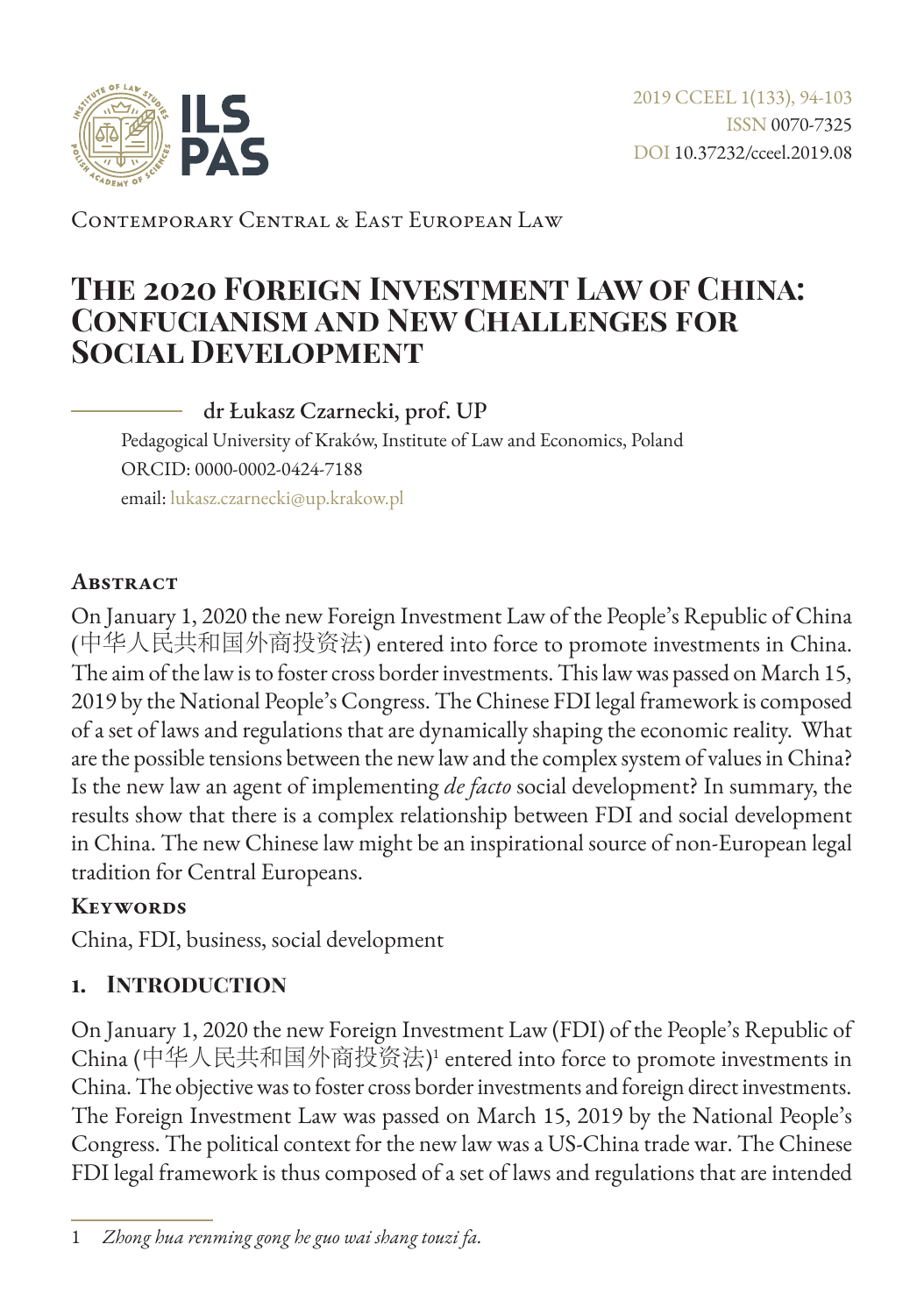to dynamically shape the economic reality. From 1.01.2020 there will be no differences in treatment between Chinese nationals and foreigners with respect to foreign investments.

In the 18th Century Adam Smith wrote about China: *China has been long one of the richest, that is, one of the most fertile, best cultivated, most industrious, and most populous countries in the world.* […] *The poverty of the lower ranks of people in China far surpasses that of the most beggarly nations in Europe.*<sup>2</sup> Since that time China has changed profoundly. After the 1980s, new market economy rules meant less control for enterprise and more freedom, but China is based on Confucianism, which protect the interests of the State and its responsibility. The conception of government, the relationship between ruler and ruled, the methods of ruling, and of the obligations of individuals toward the political community go hand in hand with the Confucianism idea of social engagement.<sup>3</sup> In China there are two concepts of law: *li* (礼) and *fa* (法). 4 The first refers to 'moral rule' and the idea of individual and social obligations, and the latter is translated as 'law' in the sense of written law such as *lex, loi, Gesetz, prawo*. Two questions appear problematic regarding the new legal framework. Firstly, market economy rules mean less control for enterprise and more freedom, but China is based on Confucianism, which protect the interests of the State and its responsibility toward society. Moreover, social development was established as an objective to reach within the new law. Is the new law an agent of implementing *de facto* social development?

In order to deliver an answer, the paper will analyze the broad context of FDI's development in China (2) with the provisions of new law (3). Secondly, Confucianism will be studied (4) in terms of social development (5), ending with main findings (6).

#### **2. Foreign direct investments in China**

The Organization for Economic Co-operation and Development (OECD) provided a definition of FDI, which *is a category of cross-border investment in which an investor resident in one economy establishes a lasting interest in and a significant degree of influence over an*  enterprise resident in another economy.<sup>5</sup> More precisely, FDI is considered as a means of *acquiring technologies, skills and access to international markets, and of entering dynamic trade and production systems internal to multinational enterprises (MNEs)*. 6

Figure 1 shows a comparison between the People's Republic of China and Hong Kong. One can observe a constant drop of inwards FDI as a percentage of GDP from

<sup>2</sup> A Smith, *An Inquiry into the Nature and Causes of The Wealth of Nations* (The Modern Library 1994) 82.

<sup>3</sup> L El Amine, *Classical Confucian Political Thought A New Interpretation* (Princeton University Press 2015).

<sup>4</sup> L Moccia, 'The Idea of «Law» in China: An Overview' in L Golota, J Hu, K Van der Borght, S Wang (eds), *Perspectives on Chinese Business and Law* (Intersentia 2018) 59-94.

<sup>5</sup> 'Foreign direct investments (FDI)' <<https://doi.org/10.1787/9a523b18-en>>.

<sup>6</sup> S Lall, R Narula, 'Foreign Direct Investment and Its Role in Economic Development: Do We Need a New Agenda?' (2004) EJDR 16(3), 448.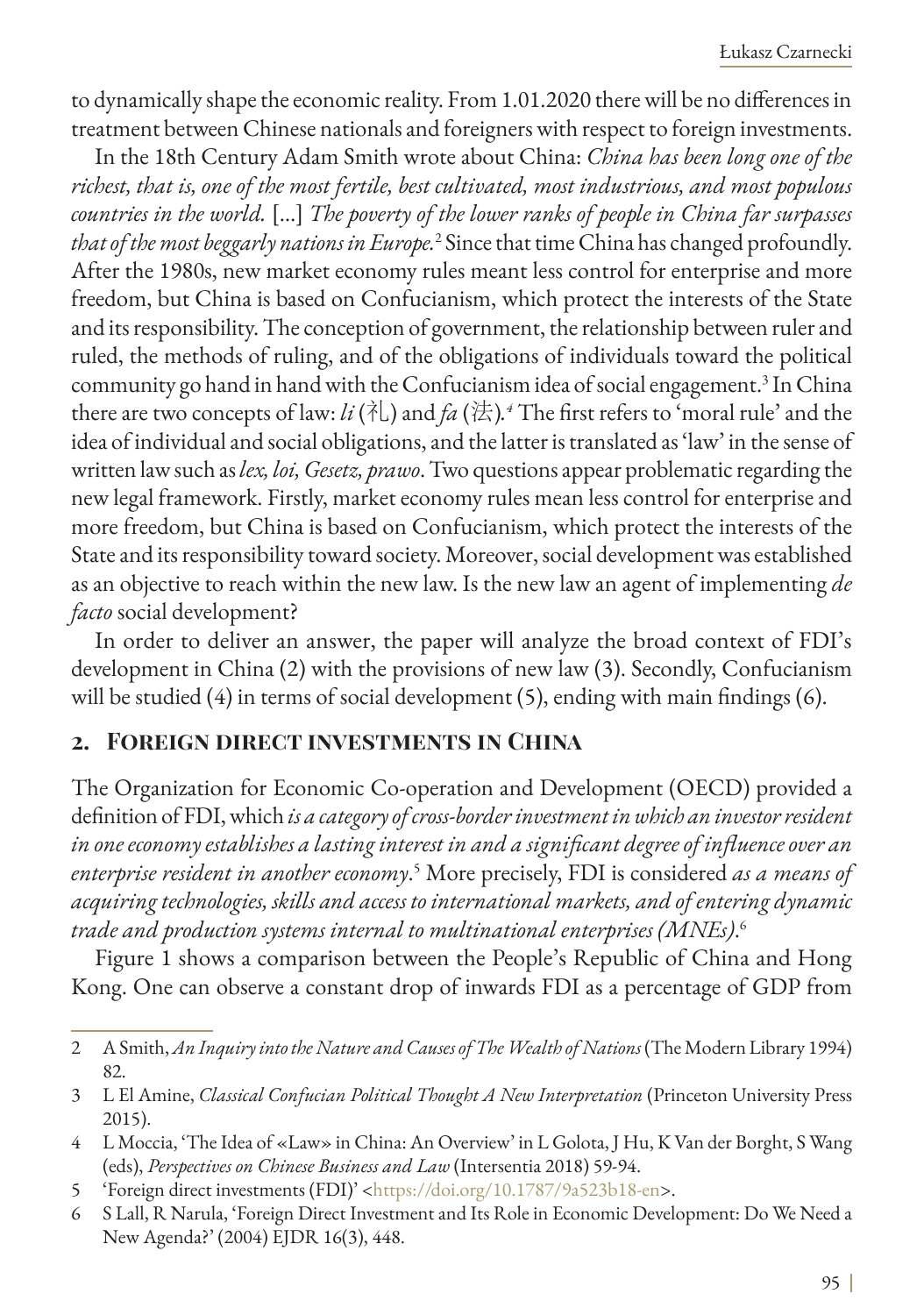3.36% in 1999 to 1.02% in 2018 China, in the meantime it shows a growing percentage of outwards FDI, from 0.16% to 1.29%, respectively (Figure 2). Wang and Gao divided 40 years of outwards FDI into three stages: 'restricted' (1979-1999), 'relaxed' (2000-2016), and 'regulated' (from 2017)<sup>7</sup>. Moreover, FDI is differentiated between administrative units of the country. Does the new law make a difference for boosting FDI inflows? This question will be analyzed in the next section.





Source: Author's extrapolation from UNCTAD Statistics (2019) [<http://unctadstat.unctad.org/EN](http://unctadstat.unctad.org/EN)>.

**Figure 2. FDI outwards as a percentage of Gross Domestic Product (GDP), 1979-2018**



Source: Author's extrapolation from UNCTAD Statistics (2019) [<http://unctadstat.unctad.org/EN](http://unctadstat.unctad.org/EN)>.

7 B Wang, K Gao, 'Forty Years Development of China's Outward Foreign Direct Investments: Retrospect and the Challenges Ahead' (2019) China & World Economy 27(3), 1-24.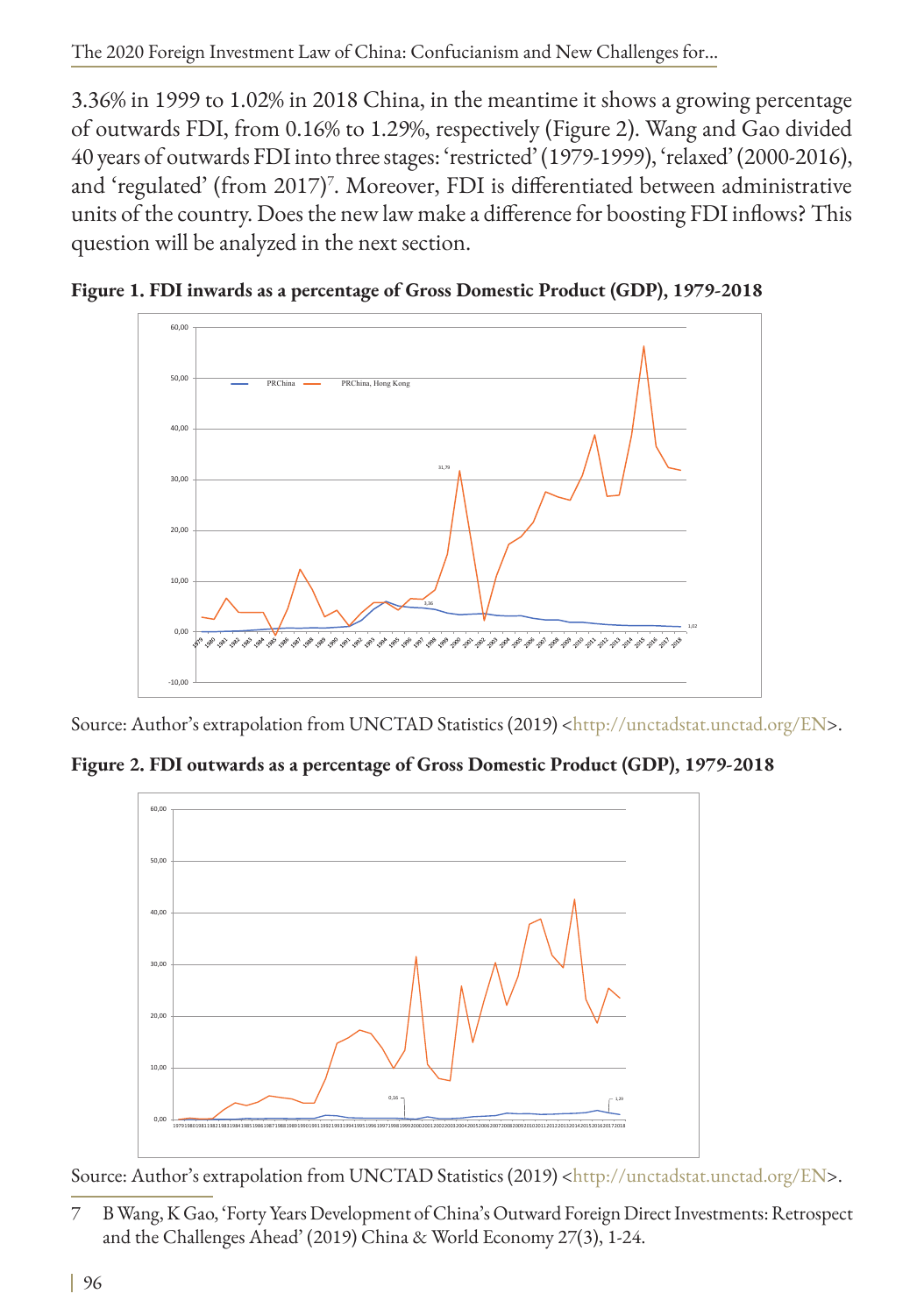### **3. The new investment law**

The new law on Foreign Direct Investments $^{\rm 8}$  is the result of the long process of establishing rules and practices during last forty years (1979-2019) in terms of doing business and investments by foreigners. This period experienced different paths of development of FDI transfers.<sup>9</sup>

The Chinese laws had adopted until 2019 a separate registration system for Chinese FDI enterprises and domestic companies.<sup>10</sup> In other words, the establishment of domestic companies applied the Company Law of the PRC, in the meantime China had threedifferent laws for the establishment of wholly foreign owned enterprises, Joint Venture law and Contractual Joint Ventures respectively. Since 2020, a new era of FDI has emerged.

As far as general provisions are concerned, according to Art. 2 foreign investments are all those including investment activities within China directly or indirectly conducted by foreign natural persons, enterprises, and other organizations:

- (1) A foreign investor forms a foreign-funded enterprise within China alone or jointly with any other investor,
- (2) A foreign investor acquires any shares, equities, portion of property, or other similar interest in an enterprise within China,
- (3) A foreign investor invests in any new construction project within China alone or jointly with any other investor,
- (4) Investment in any other manner as specified by a law or administrative regulation or the State Council.

The main objective includes a *high-level investment liberalization and facilitation policy, establishes and improves foreign investment promotion mechanisms, and creates a stable, transparent, predictable and fair market environment* (Art. 3). According to Art. 4:

<sup>8</sup> Order No. 26 of the President of the People's Republic of China, Xi Jinping, Foreign Investment Law of the People's Republic of China, adopted at the Second Session of the 13th National People's Congress on March 15, 2019.

<sup>9</sup> From 1978 – 2000, China set up its complex legal framework for FDI, starting 2001 China in amended legal provision in broad scope of issues (S Wang, 'Chinese Foreign Direct Investment Law' in L Golota, J Hu, K Van der Borght, S Wang (eds), *Perspectives on Chinese Business and Law* (Intersentia 2018), 215-244, [<http://doi.org/10.1017/9781780687643](http://doi.org/10.1017/9781780687643)>]..

<sup>10</sup> These laws are:

<sup>1)</sup> Law of the People's Republic of China on Chinese-Foreign Equity Joint Ventures, 1979 (2016 Amendment);

<sup>2)</sup> Law of the People's Republic of China on Wholly Foreign-Owned Enterprises, 1986 (2016 Amendment);

<sup>3)</sup> Law of the People's Republic of China on Chinese-Foreign Contractual Joint Ventures, 1988 (2017 Amendment). Detailed Rules for the Implementation of the Law of the People's Republic of China on Chinese-Foreign Contractual Joint Ventures ('2017 Second Revision PKULAW Version' <[http://](http://www.lawinfochina.com/display.aspx?id=b216ad17914f6f4dbdfb&lib=law) [www.lawinfochina.com/display.aspx?id=b216ad17914f6f4dbdfb&lib=law>](http://www.lawinfochina.com/display.aspx?id=b216ad17914f6f4dbdfb&lib=law) accessed 1 Dec 2019).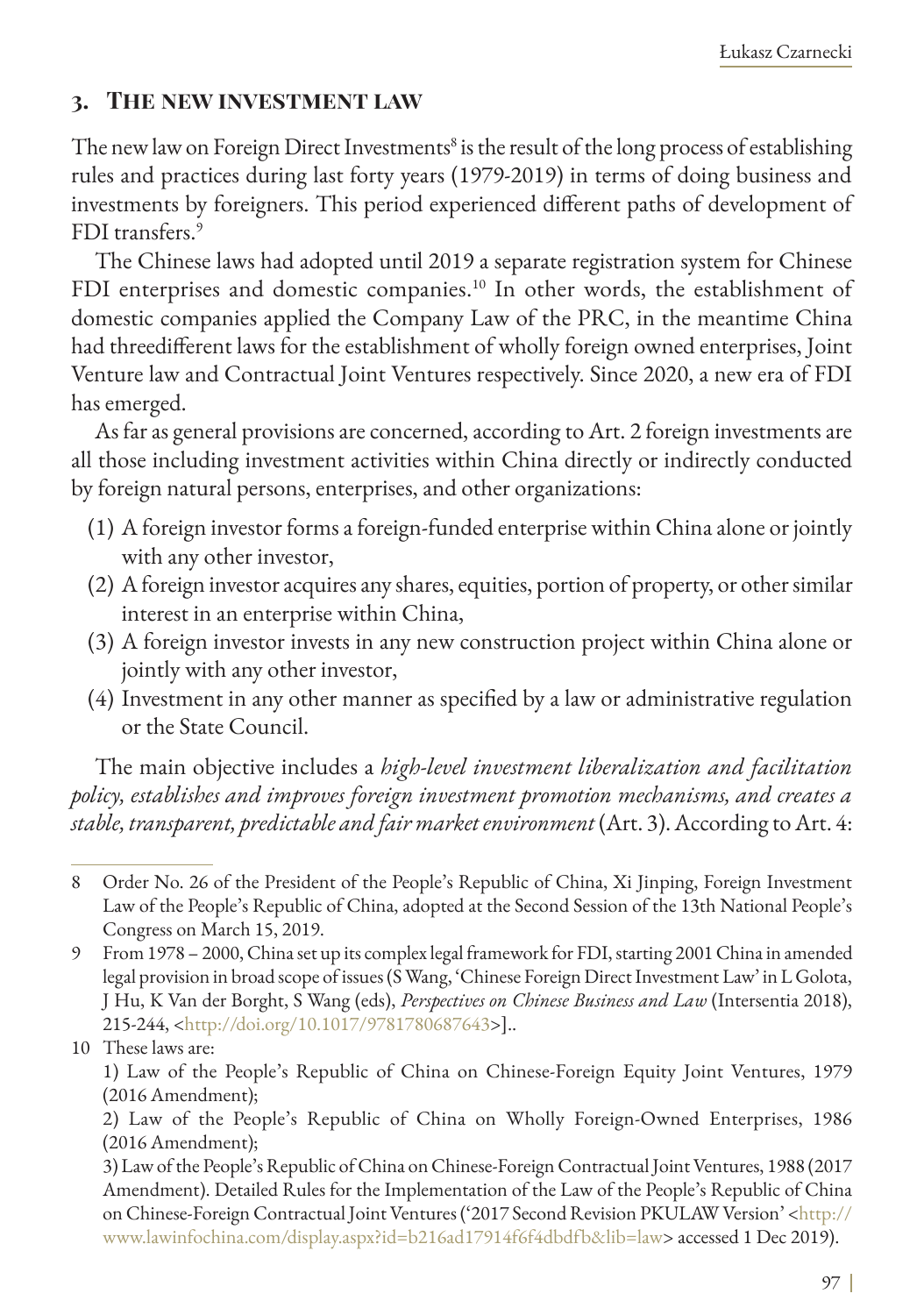# *The State shall implement a foreign investment management system addressing pre-entry national treatment to include a foreign investment negative list*.

Pre-entry national treatment is defined as treatment given to foreign investors at the stage of entry in which the investment standards are not lower than that of domestic investors and their investments; the negative list refers to state regulations for foreign investment in specific areas to include special management measures for investment implementation approval. The negative list will be issued by the State Council. Moreover, in any international treaty or agreement concluded which will be more favorable in respect of access for foreign investors, the relevant provisions of the treaty or agreement may apply.

According to Art. 6, national security and the public interest should be preserved and foreign investors and foreign-funded enterprises conducting investing activities within China shall abide by the laws and regulations of China, and neither compromise China's national security nor cause damage to the public interest.

Chapter II starts with Art. 9, which introduced the principle of equality between national and foreign enterprises: the state's various policies shall equally apply to foreign-funded enterprises. Comments and suggestions from foreigners should be considered 'in a proper manner' (Art. 10). More cooperation is needed which might be multilateral or bilateral between China and countries, regions or international organizations (Art. 12). In order to boost investments, the State can establish special economic areas to promote foreign investment (Art. 13) or guide foreign investors to invest in specific industries, fields and areas, taking into account national economic and social development (Art. 14). According to Art. 17, foreign enterprises may conduct financing through public offering of shares, corporate bonds and other securities or 'by other means'.

Chapter III established the core issue of a completely new provision on protection of Intellectual Property (IP) rights, which was one of the main issues at stake for foreign investors - protection of their company's know how (Art. 22)*.* The State shall 'encourage technology cooperation on the basis of free will and business rules'. In addition, according to Art. 20 there will be no expropriation (*State is not to expropriate any investment made by foreign investors*).

Chapter IV established clear rules on how the business must be operated. It is not allowed to invest in specific fields named in the 'negative list' (Art. 28). In any other activities, the treatment between domestic investment and foreign investment should be equal. In some industries obtaining an investment license is required (Art. 30). According to Art. 31, the business forms, structures, and rules of activities of foreign funded enterprises shall be governed by the Company Law of the People's Republic of China, the Partnership Enterprise Law of the People's Republic of China, and other laws. A foreigner must comply with anti-monopoly assessments of the business operations in accordance with the provisions of the Anti-Monopoly Law of China (Art. 33). In addition, foreign investors must submit investment information to the commercial authorities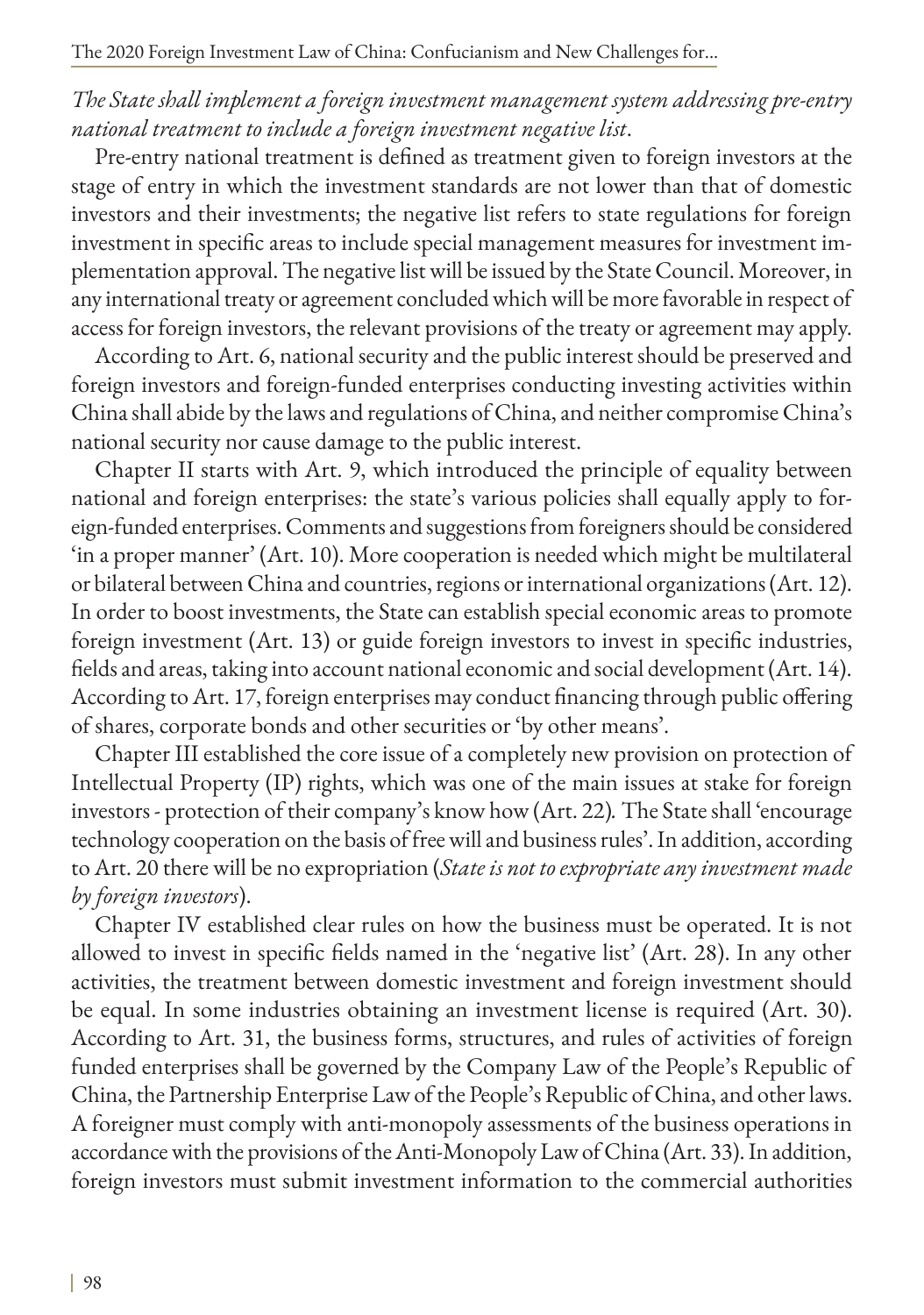through the enterprise registration system and the enterprise credit information publicity system (Art. 34).

According to Art. 14 of the new law:

*the State encourages and guides foreign investors to invest in specific industries, fields, and regions in accordance with the needs of national economic and social development. Foreign investors and foreign-invested enterprises may enjoy preferential treatment in accordance with laws, administrative regulations, or provisions of the State Council*.

In conclusion, the freedom of FDI was established within the new legal regulation framework. In addition, the unification of legal frameworks and equalization before State's law came into effects. The new law changed the Intellectual Property rights. However, the new regulation included open clauses that should be still defined from the legal practice, for example 'a proper manner' (Art. 10), 'free will', 'business rules', 'principle of equity' (Art. 22), 'efficiency and transparency' (Art. 19).

There are three barriers in FDI for foreign investors: national security, public order and finally monopoly activities. On one hand, antimonopoly legislation must be the rule, but on the other hand, no harm to any State's activities may occur, which stems from the Chinese system of value what will be analyzed in the following part.

#### **4. Confucianism and law**

The combination of Confucianism and Taoism lies at the root of legal understanding in China. The system of social hierarchy based on Confucius (Kǒngfūzǐ, 孔夫子) refers to the legal system: *li* 礼 (禮) that means rites and moral obligations, and the strictly legal approach referring to a written law  $fa$  (法). *Li* has different meaning.<sup>11</sup> Is Confucianism still present in modern China?

During the New Cultural Movement (新文化运动), 1915-1919, Confucianism was suppressed in the name of democracy and science. According to Zhu Cheng,<sup>12</sup> in modern China, Confucianism is revived, but only for the *elite:* government, socialists, and scholars. Confucianism is needed for the following reasons: 1) to resolve problems, 2) nationalistic attitudes, 3) to implement moral order. However, modern Chinese people, especially the younger population, do not follow Confucian ideas, as long as economic prosperity is considered.

What is the relation between Confucianism and the new law on FDI? Do *li* and *fa* have an impact on Foreign Direct Investments? Figure 3 shows that written law in China is immersed in the moral order of *li*, which has its origins directly in *hukou* and *guanxi.*

<sup>11</sup> Order, moral obligation, morality, etc.

<sup>12</sup> Personal interview with Zhu Cheng (朱承), Shanghai Academy, 15 October 2019, Shanghai.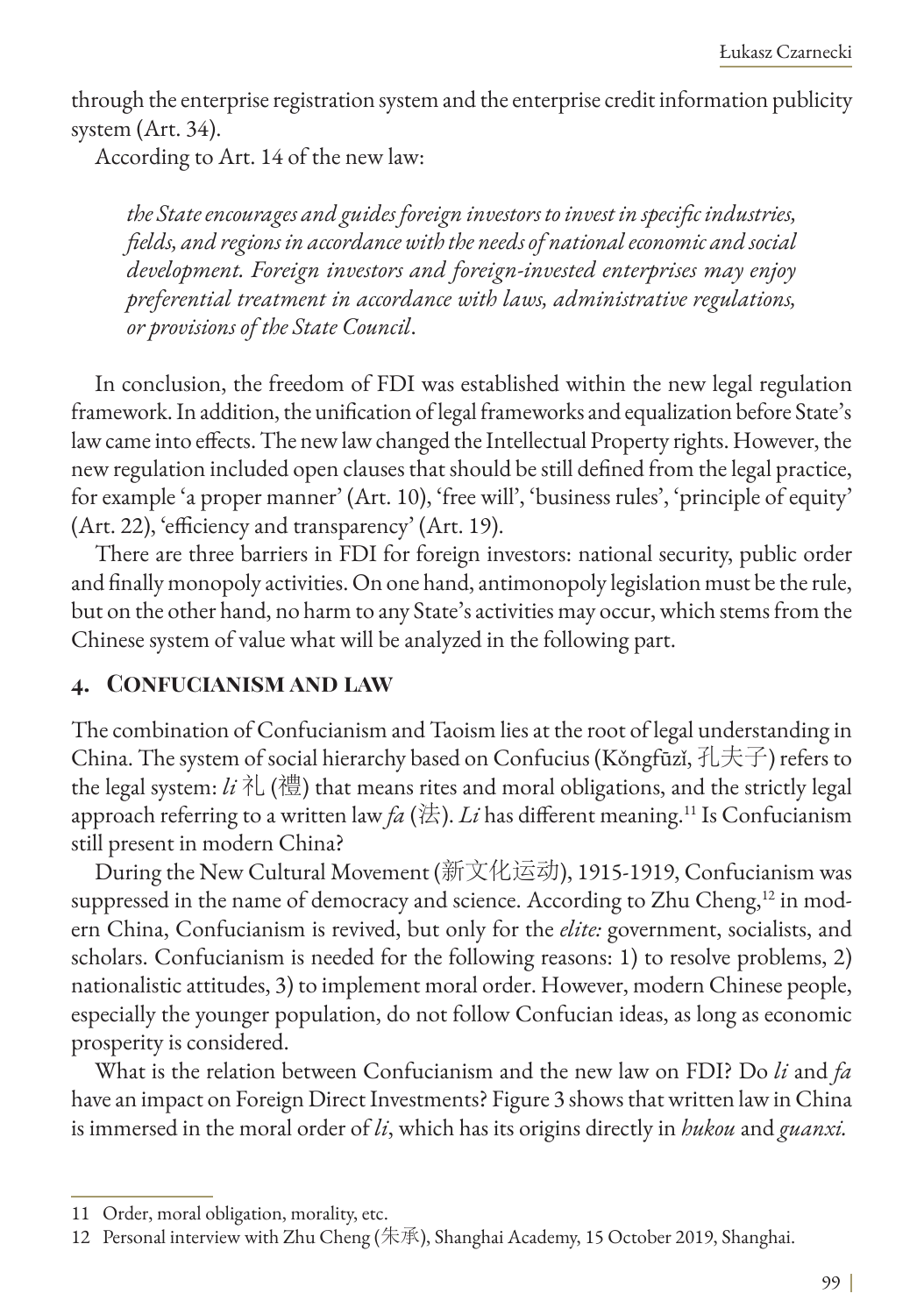The 2020 Foreign Investment Law of China: Confucianism and New Challenges for...

Introduced by Mao Zedong in the time of planification economy and society, *hukou* ( $\hat{P}(\Box)$ ) refers to a household registration system that divided the population into two categories: agricultural registrants in rural areas and non-agricultural (urban) in metropolitan areas, set up under the Regulations on Hukou Registration in 1958 by the National People's Congress (NPC). The objective was to regulate internal movement of the Chinese. It created a legal domicile for every person and bound each person to that dwelling. The information included details on births, deaths, marriages, divorces, and the movement of all members in the family. *Hukou* was *de iure* abolished in 2003 as a consequence of the Sun Zhigang Case.13 This case showed the impacts of a changing society on the old institutions of stratification such as *hukou.*



#### **Figure 3. Model of the normative paradigm of law**

Source: Author's analysis.

13 Sun Zhigang Case (孙志刚事件) in 2003. On March 20, 2003, 27-year-old Sun Zhigang died in the medical clinic of a detention center (拘留所) in Guangzhou. He had been detained after being unable to show his three identification documents: a temporary living permit (暫住証), his identity card, and his residence permit (*hukou*) which was with his family in Hubei. Three jurist scholars: Dr. Xu Zhiyong, Dr. Yu Jiang and Dr. Teng Biao prepared an official reply on the basis of violation of Constitutional principle, as the only legislative body is the NPC.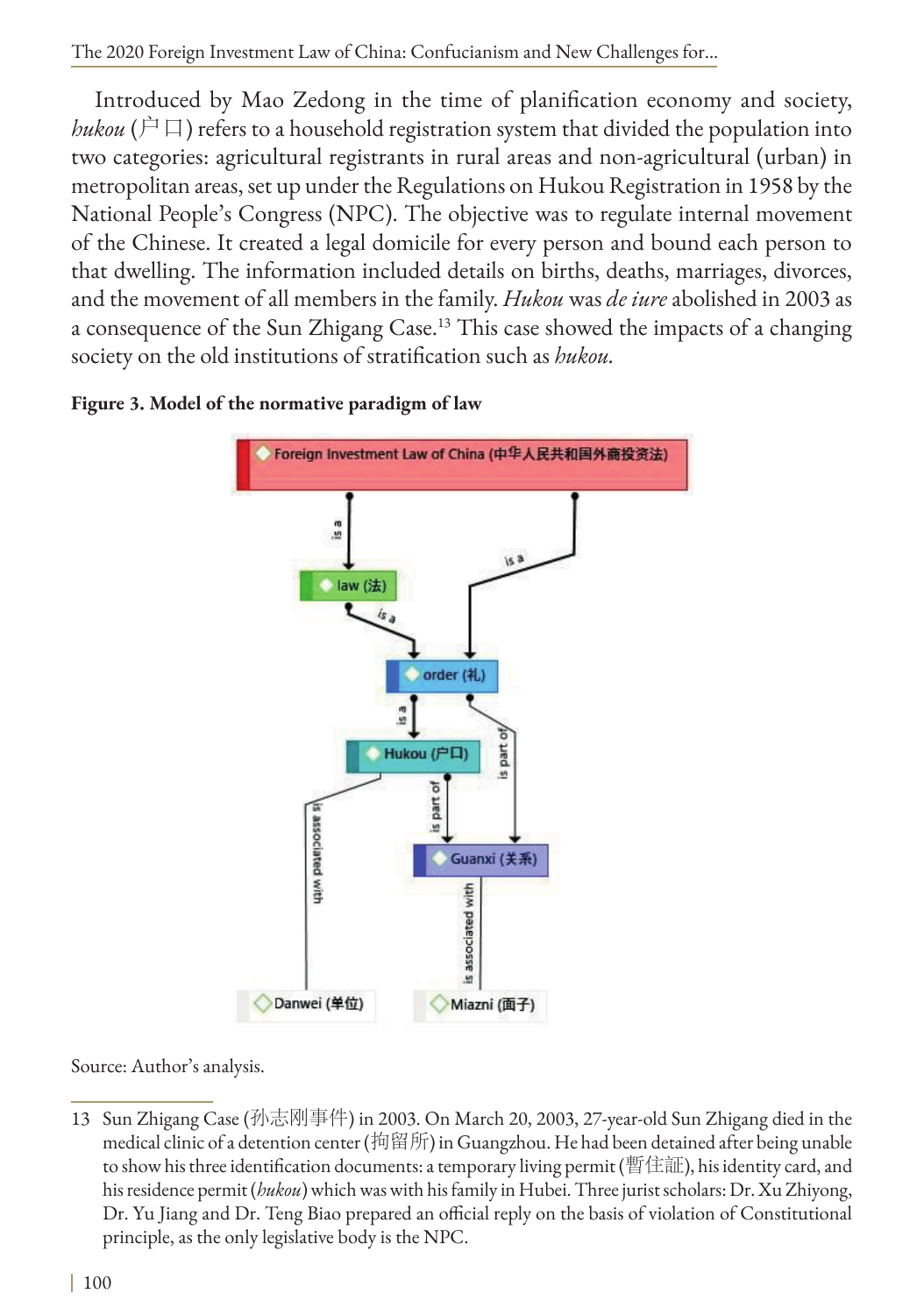However, *hukou* is important nowadays in the developed main cities such as Beijing, Shanghai, and Guangdong, where education, social security and health services are still provided through formal registration. However, in the rural areas it is less important, as most of the younger generation choose to migrate to the cities. Table 1 shows the relationship between urban and rural *hukou*.

| Company   | Hukou |        | Guanxi |        |
|-----------|-------|--------|--------|--------|
| members   | rural | urban  | rural  | urban  |
| Chinese   | weak  | strong | strong | weak   |
| Foreigner | weak  | weak   | weak   | strong |

**Table 1. Theoretical model to explain** *hukou* **and** *guanxi* **in modern China**

Source: own elaboration.

The question of whether *hukou* has an impact on FDI should be addressed. On the urban level there is a weak influence of *hukou.* Nevertheless, at the rural level, a person who is registered in the locality would have social relations that will allow a foreigner to make investments easily and with a possible positive impact in the region*.*

On the contrary, nowadays most Chinese from rural areas migrate to the urban cities and they keep their status from their homelands, but the emotional connection with their households and hometown is extremely weak. For them, living in urban cities might be difficult as an urban *hukou* has more privileges than a migrant from other provinces, but this is the only option to improve their life conditions. Wang observes that 'people are treated differently in accordance with where their legal residency is, and the change and relocation of any citizen's legal residency must be approved by the government'.<sup>14</sup>

*Hukou* focuses on where people come from, and *danwei* (单位), also introduced by Mao, refers to the place of employment and political affiliation. Previously all urban workers were organized as part of a *danwei*: a factory, a store, a school, or a government office. Xie et al. observed that 'in pre-reform China, *danwei* were largely responsible for generating inequality in benefits, but not in earnings. During the economic reform, the central role of *danwei* in determining benefits has been displaced either by the private market (in the case of housing) or by social welfare (in the case of medical benefit and pension)'15. It was still important independent from region or sector. *Danwei* was *the first step and principal channel for implementing party policy in the Chinese socialist infrastructure*. 16

Moreover, in Chinese society *guanxi* (关系) plays an important role for political, economic and business activities, but has different impacts on the rural and urban levels,

<sup>14</sup> F-L Wang, Organizing Through Division and Exclusion: China's Hukou System (Stanford University Press 2005) XII-XIII.

<sup>15</sup> Y Xie, L Quing, W Xiaogang, '«Danwei» and Social Inequality in Contemporary Urban China' (2010) Res Sociol Work 1(19), 295, [<http://www.doi.org/10.1108/S0277-2833\(2009\)0000019013](http://www.doi.org/10.1108/S0277-2833(2009)0000019013)>.

<sup>16</sup> E Y-H Tsang, *Understanding Chinese Society: changes and transformations* (World Scientific 2016) 8.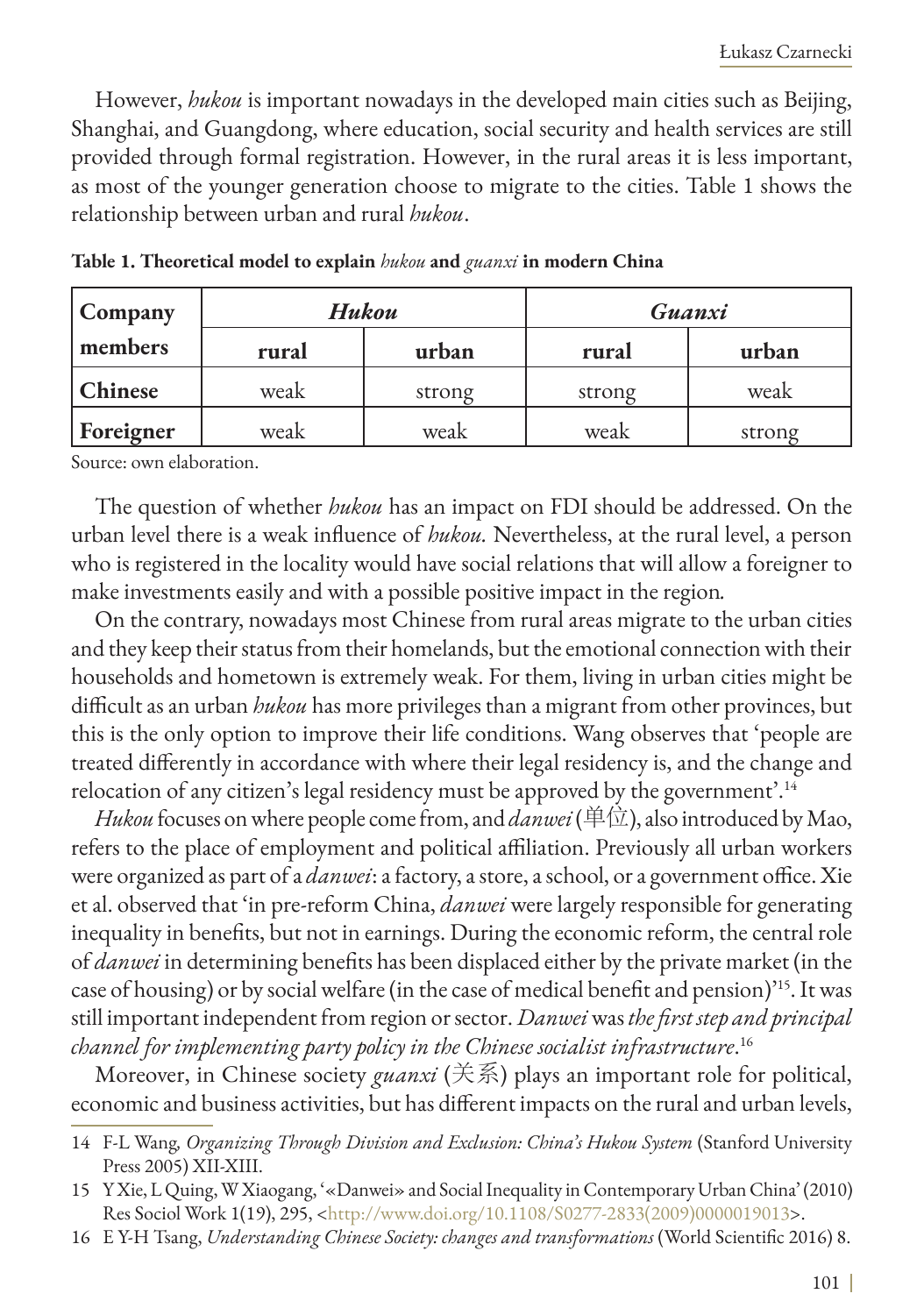as shown in Table 1. It means relationships and informal networking, which are critical parts of doing business in China, it is of especially great importance on the urban level in first tier cities such as Beijing, Shanghai, Guandong, and Shenzen.

*Guanxi* is source of stratification, and more and more its impact is reduced in modern society.<sup>17</sup> Tsang refers it to 'dyadic, particular, and sentimental tie that has the potential to facilitate exchange of favors between parties connected by the tie'.18 It originates from a Confucian thought meaning 'mutual responsibility', and non-family based interpersonal networks. It is still important on the rural level.

Social face, *mianzhi* (面子) means to 'give face', to take your own responsibility. The social contract of the state is built on the idea of harmonious society *héxié shèhuì* (和谐 社会), which stems from the Confucius's the Great Harmony (an ideal or perfect society), *dàtóng* (大同) and prosperous society, *xiǎokāng shèhuì* (小康社会). These are the bedrocks of the official state policy *guócè* (国策) in the post-transformative era.

In conclusion, for rural Chinese, *hukou* is less important and *guanxi* is more important*.*  The market economy drives the forces of migration and consumption. That's why for urban Chinese, hukou is very important, but guanxi less important. People in an urban megalopolis would like to be ruled by law, not by informal relations such as moral order, *li* or *guanxi.* For a foreigner, on the rural level *hukou* and *guanxi* are both weak. But on the urban level, *guanxi* for foreigners is of the utmost importance.

# **5. Conclusion**

From January 1, 2020 there is no difference between Chinese and foreigners in treatment with respect to foreign investments. According to Art. 42, Foreign Owned Enterprises Law, Joint Ventures Law, and Chinese-Foreign Cooperative Enterprises Law will expire, however, foreigners can continue with any activities established before January 1, 2020, until five years after the implementation of the new Law. The concept of the law must take into account the social context in order to challenge the gaps between the developments of the West and the East in China. Social stratification in contemporary urban China, which stems from *hukou* and *danwei,* should be challenged by the new law, however these institutions of social stratification still play a significant role in modern China.

Up to now, FDI has brought inequalities, and moreover, has not solved the problems of social exclusion and inequality.<sup>19</sup> Finally, analysis of the new Chinese FDI law is particularly

17 The example of the diminishing role of guanxi is 'ant tribes' (蚁族 *yǐ zú*) who live in the outskirts of first-tier and second-tier cities, in poor conditions. *Guanxi,* non-family based interpersonal networks are not sufficient in the rural areas and small urban cities, so university graduates from poor regions migrate to big cities and become 'ant tribes'. The crisis of masculinity frequently occurs with *wen* (being intellectual) and *wu* (being physically masculine) as suggests Tsang (Ibid). To feel like an outsider, 外地 人 (*wàidìrén*), outlander non-local person, from out of town. Face (脸*lia3n*) refers to loss their status. According to Confucius, the main virtue guiding the behavior of the leader is ren  $\Box$  (benevolence).

18 E Y-H *Tsang, Understanding Chinese Society: changes and transformations (World Scientific 2016)* 8.

19 Global City 2017 Report' on FDI.